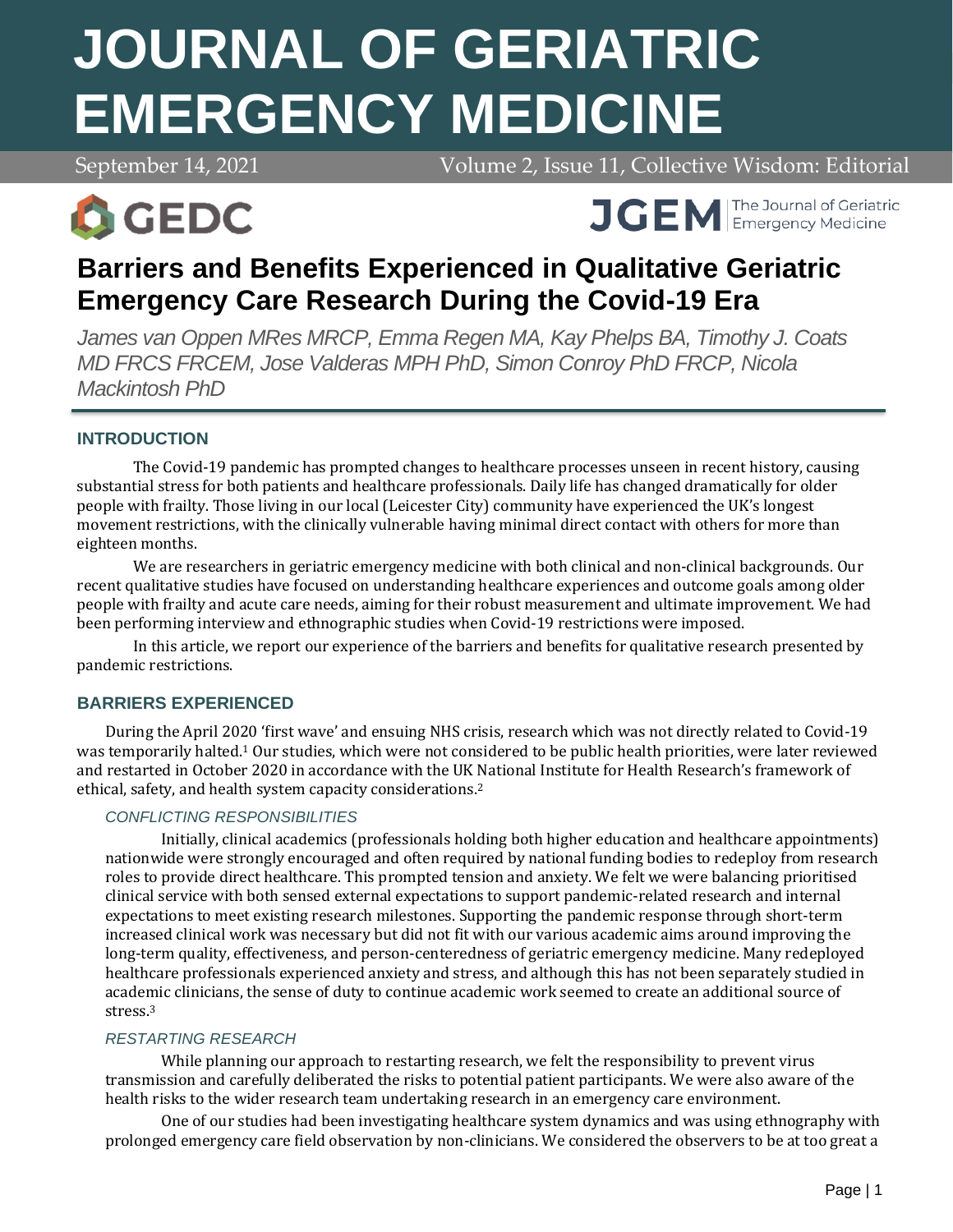risk of exposure. We also felt that workplace observations might add to the pressures under which healthcare professionals were working. We considered restarting to be unfeasible, and therefore kept this study suspended.

Our other studies had been using interviews to investigate older people's emergency care experiences and outcome goals. We had previously used visits to older people's homes to support in-depth freedom of expression through minimized professional deference. This approach became impossible due to the risk of researchers transmitting coronavirus to older people, who were already known to be particularly vulnerable.

However, with the support of the university, the hospital, and our lay research partners, we were able to restart our interview study with minimized researcher-participant contact using a modified schedule. Direct contact during initial hospital attendance was still required in order to identify potential study participants and to obtain their consent. We felt that these short periods of additional patient contact for research recruitment, using the recommended PPE, were acceptable as they would be unlikely to increase the virus exposure risk. We obtained ethics permissions for a hybrid approach where this in-person recruitment was followed by fully remote or short face-to-face followed by remote interviews, depending on patient preference.

#### *PARTICIPANT RECRUITMENT*

Fewer older people consented to participate when approached during the early (October 2020 to March 2021) phase of restarting research (30% vs 75% prior to the pandemic). Reasons for declining included a reluctance to join interactions in general and feeling 'fed-up' of discussing health issues. Some people described feeling distracted by fear of catching COVID-19 while in hospital. Many older people lived in social isolation before and during pandemic restrictions, and when acutely unwell seemed to need time to adjust to the sudden social interactions of hospital and research.<sup>4</sup> We also felt that as there were fewer non-COVID admissions at this time due to fear of the virus and hospital avoidance, the older people who were attending hospital, and hence who could be approached for research, were more unwell and therefore less likely to participate in an interview study.

Our interview studies allowed consultee consent by relatives or close friends if the person was unable to consent for themselves. As visitors were not allowed into hospitals this restricted our ability to recruit; therefore, our sampling may have become biased against people with barriers to independent participation, including cognitive impairment. Debate is needed with researchers, regulators, and ethics committees about the use of remote methods to process consultee consent for unaccompanied participants.

Recruitment of professionals for interviews was also difficult, as staff working under pressure may have lacked motivation, time, or capacity to contribute to extra activities. We found this especially among more junior staff, for whom contracts often rotate between departments and hospitals, who seemed particularly strained.

#### *COMMUNICATION WITH PARTICIPANTS*

The use of PPE facemasks may have been a barrier to recruitment. Communication was made difficult by voices being muffled, particularly where participants had hearing difficulties. Masks could be perceived as intimidating, particularly by people who had cognitive impairment. Altered researcher appearance may have impacted data collection in interviews. Despite introductions as university researchers and seeking negative as well as positive views, the uniformity of facemasks, visors, and aprons in the healthcare setting may have blurred participants' distinction between academic and clinical professionals, causing them to feel unable to criticize clinical staff or processes. Poorer recording quality also made transcription of interviews more challenging.

We initially offered remote interviews conducted by telephone. Few participants agreed to telephone interviews, citing difficulties hearing or using equipment, or the impersonal nature of calls. We had mistakenly assumed that most older people would be comfortable using a telephone, whereas researchers recently were unable to contact 40% individuals by that method.<sup>5</sup> During telephone interviews, non-verbal cues including use of silence were hard to judge, and as reported previously, we felt questions were often misheard or misunderstood.<sup>6</sup>

#### **OPPORTUNITIES PRESENTED FOR COVID-19 ERA QUALITATIVE RESEARCH**

#### *RECRUITMENT*

While the hospital environment in pandemic restrictions presented some challenges to recruitment, there were also benefits afforded by the amended interview study schedule. Participants often preferred to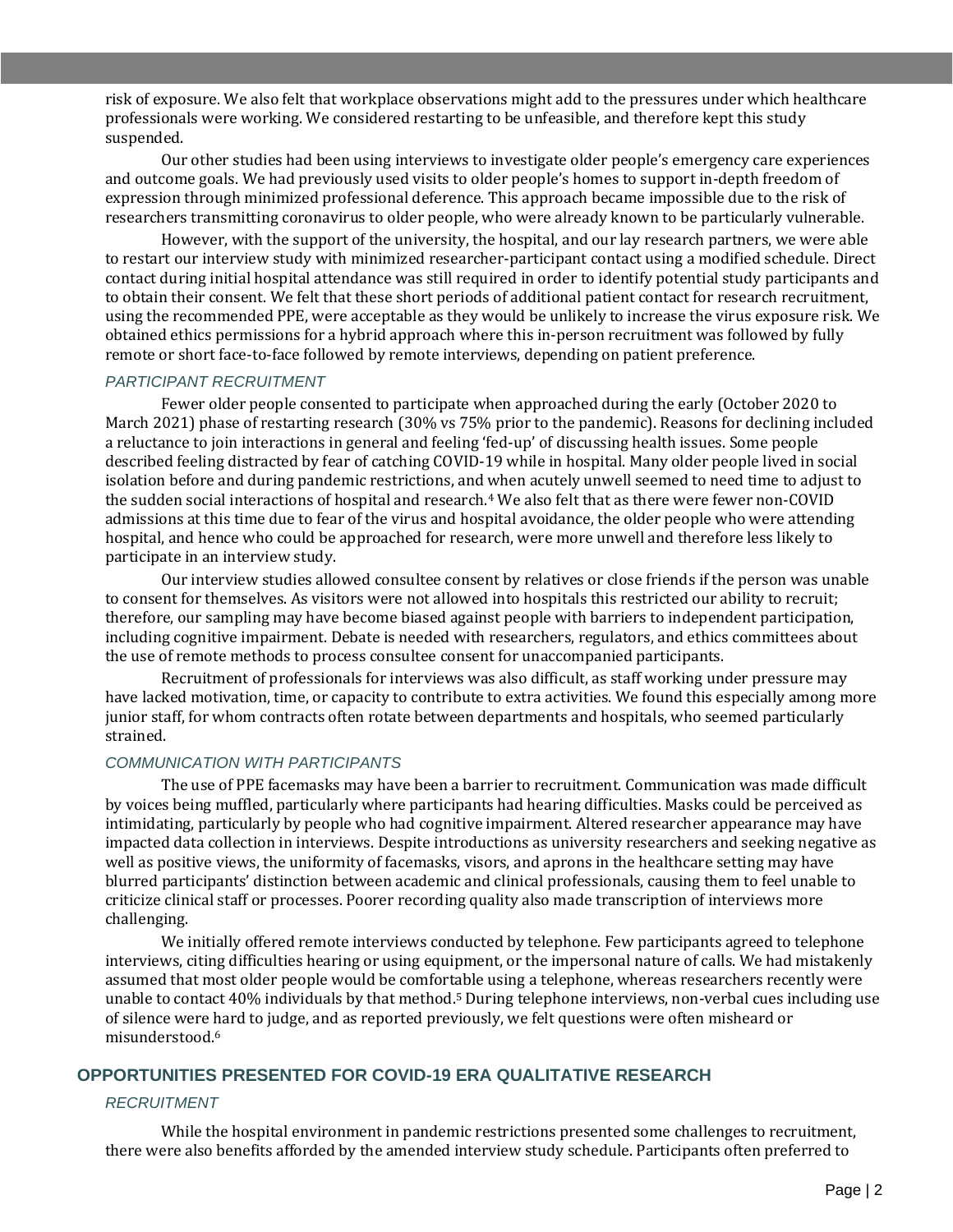have an interview while still in the hospital. This may have reflected a preference not to dwell on their healthcare problems or take the experience home with them. One person commented that he would not have wished to be interviewed while at home in case the discussion caused his wife to worry. We also found that some participants welcomed the distraction of a research discussion while they were experiencing long bedwaits during periods of high emergency department occupancy. We were able to arrange our recruitment sessions at periods of higher occupancy.

Ethical approval was received to use pecuniary incentives to recruit professionals, following which interview participation increased. Staff were recruited in their professional settings for interviews timed at their convenience. We have not yet explored whether clinicians would be willing to reflect on and discuss 'front-line' experiences from home, or whether they too would prefer to maintain a distinction with work. However, our patient experience suggests that this may vary between individuals and that future research protocols should present options for individual choice.

#### *HYBRID INTERVIEWS*

While acceptance of telephone interviews was generally poor, some people we approached requested discussions by video call, leading us to challenge our preconception that older people would have preferred telephone over internet communication. Many older people use the internet regularly, and feasibility has previously been demonstrated for delivering health screening and information electronically.<sup>7</sup> Some participants used mobile phone or tablet apps. During the consent process, we discussed participants' preferences towards a shorter in-person, longer remote, or hybrid combination interview.

We found that participants seemed comfortable and secure sharing in-depth reflections from their homes. This enabled deeper discussion around healthcare and existential topics which we had found difficult to explore with participants who were in hospital. Participants had considered their experiences and outcomes from health and healthcare, and more often discussed negative events or unfulfilled goals when participating from home.

#### *LAY RESEARCH PARTNER COLLABORATION*

Prior to pandemic restrictions, the in-person meetings with our lay collaborators had been attended by around five lay representatives. However, the virtual sessions during lockdown were regularly attended by over ten members allowing a broader range of opinions to be heard. Between meetings we corresponded by email and by telephone. Continuing a virtual option may be a method to increase lay representative collaboration in research in future studies.

# **SUMMARY**

Infrastructure changes and the need to minimize health risks during the COVID-19 crisis presented challenges to qualitative geriatric emergency care researchers. We considered the need to ensure the safety of participants and researchers while balancing long-term service improvement through research against short-term clinical pressures. We experienced some recruitment and communication difficulties associated with PPE and remote working measures, but these also presented some unanticipated benefits. Research is warranted to followup and develop more robust compensatory approaches to the methodological issues encountered during the pandemic, not only to prepare for future similar circumstances but also to ensure that these unanticipated benefits can be maximized and incorporated into routine practice. Lessons for future study design include consideration of having a remote method for consultee consent, a hybrid of in-person and video-call options for participant interviews and a virtual option for meeting lay collaborators in the research team.

#### **KEY WORDS**

Emergency care, geriatrics, frailty, qualitative research, person-centered care

#### **AFFILIATIONS**

| James van Oppen, MRes MRCP | Department of Health Sciences, University of Leicester. |
|----------------------------|---------------------------------------------------------|
| Emma Regen, MA             | Department of Health Sciences, University of Leicester  |
| Kay Phelps, BA             | Department of Health Sciences, University of Leicester  |